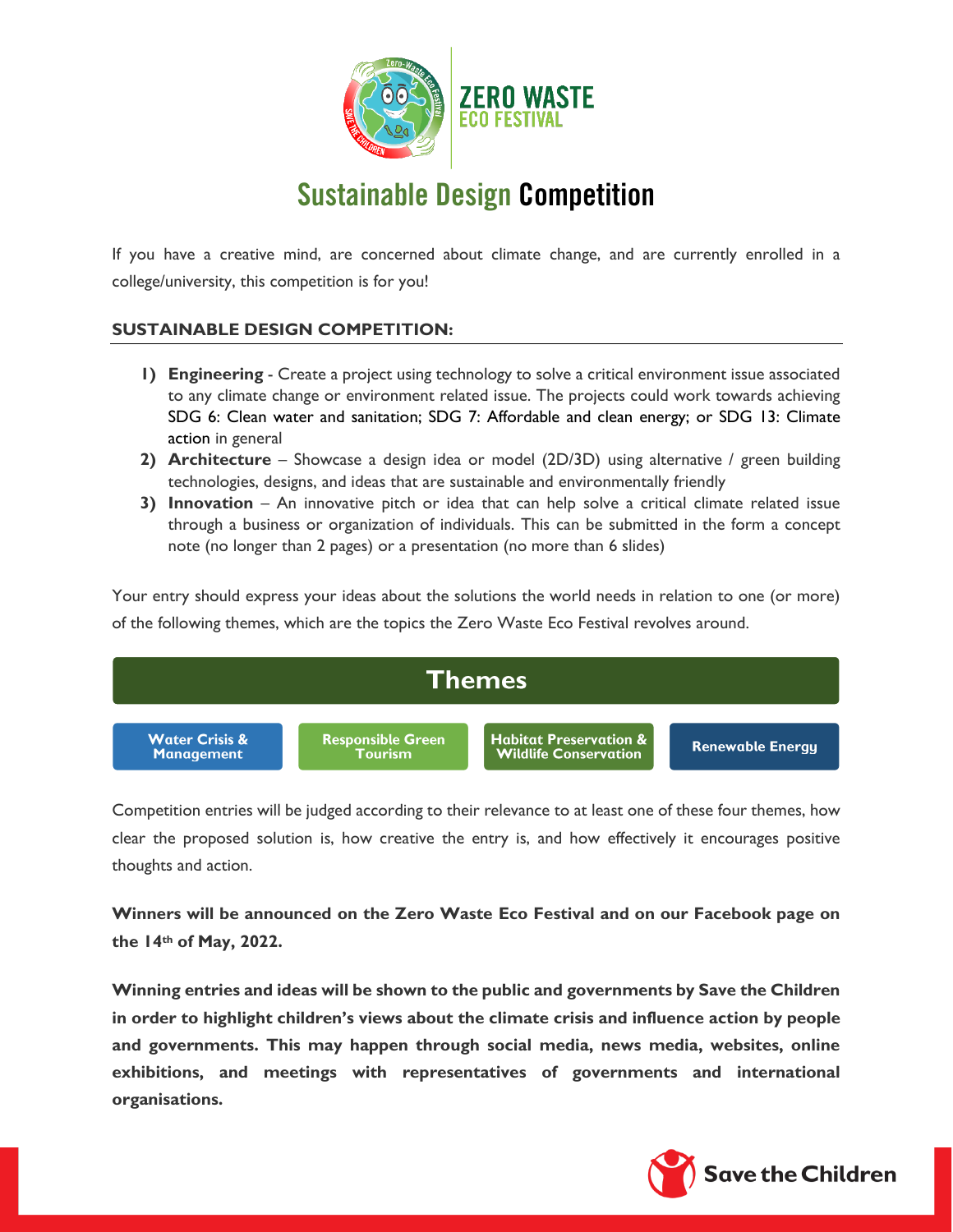

### **ENTRY CONDITIONS**

- To enter this competition, you must be 18 years of age or above on 14th May 2022.
- Entrants agree to accept the rules and decisions of the competition and its organizers.
- By submitting their entry, entrants confirm they have obtained their parent's or guardian's consent to do so including their acceptance of the competition's rules and decisions.
- By entering the competition, entrants and their parents or guardians give permanent permission to Save the Children to display publicly their submitted project/idea, as well as the entrant's full name, age, gender, and country of origin anywhere, including on websites and on social media accounts. No royalties or other payments can be claimed for this.
- Entrants can work with one or two friends to produce a joint competition entry
- The entrant is responsible for the cost of producing and submitting their competition entry.
- Competition entrants will retain copyright of their projects/ ideas
- Competition entries should be original and not use someone else's copyrighted material. However, it is acceptable to include some words, concepts or images created by others (such as a national or UN flag, company logo, or a famous quotation) if these are artistically necessary for inspiration, for example, to explain a specific point, be humorous etc.
- Entrants agree to indemnify and hold the competition organizers harmless from any third-party claims arising from their submitted project/idea and its subsequent publication, including claims related to copyright infringement and defamation.
- Entrants can use any language in their art

#### **SUBMISSION RULES AND REQUIREMENT**

- Your project needs to be submitted digitally (photo & write up) before the  $14<sup>th</sup>$  of May, 2022 through email at Pakistan.zerowaste@savethechildren.org and you will be required to bring your project physically to be displayed at the Zero Waste Eco Festival held in Fatimah Jinnah Park (F-9 Park), Islamabad on the 14th of May, 2022 at 4:00pm.
- Competition entries must be submitted together with the individual's personal information and statement as follows:

#### **When submitting your entries, please provide the following details:**

- 1. Full name (If you prefer, you can choose not to give your family name)
- 2. Name of School/University:
- 3. Age on 14th May 2022: